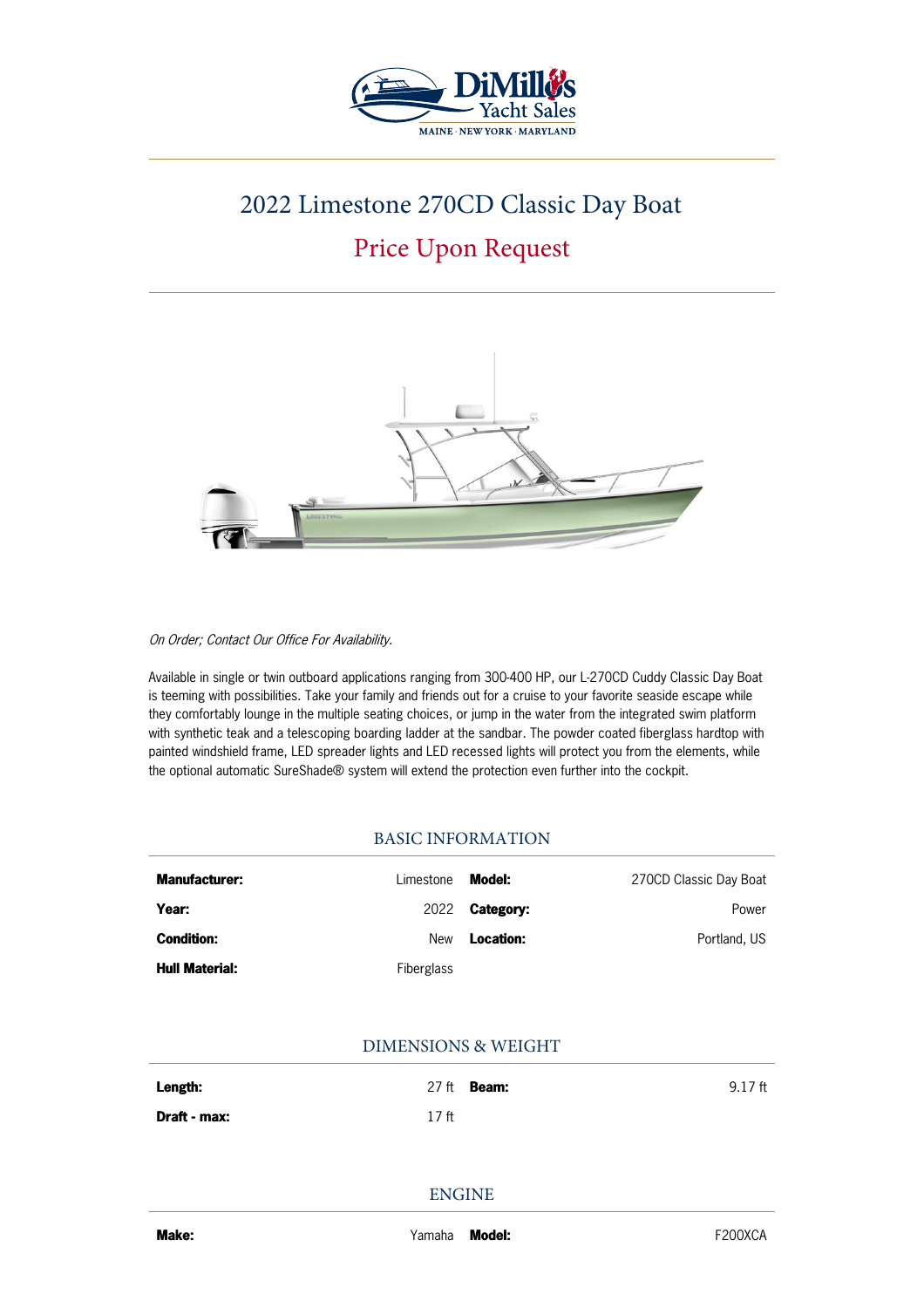## TANK CAPACITIES

| <b>Fuel Tank:</b>    | 185 gallon - 1 tank(s) <b>Fresh Water Tank:</b> | - tank(s) |
|----------------------|-------------------------------------------------|-----------|
| <b>Holding Tank:</b> | - tank(s)                                       |           |

### ACCOMODATIONS

**Total Heads:** 1



#### **Notable New Standard Features**

- Outboard Engine Options
- **•** Luxurious Upholstery
- Updated Arrangements
- Ergonomic Helm Station
- Powder Coated Fiberglass Hardtop w/ Painted Windshield Frame, LED Spreader Lights & LED Recessed Lights
- Electric Head w/ Holding Tank (10 gal), OB Discharge & Deck Pump Out
- Helm Bench Seat w/ Flip-Up Bolster, Flip-Down Arm Rests, Foot Rest & Storage
- Raw Water Washdown & Freshwater Shower (20 gal)
- Wet Bar w/ Sink & Removable Cooler (54qt)
- Portside L-Shaped Lounge Seating w/ Reversible Forward & Aft Facing Seatback
- Transom Bench Seat w/ Storage & Filler Seat
- Fusion AM/FM Stereo w/ Bluetooth & Speakers (4)
- Digital Engine Information
- Transom Door
- Integrated Outboard Swim Platform Double OB Bracket w/ Synthetic Teak Platform & Telescoping Boarding Ladder

### **Engines**

Yamaha Twin 200XCA Outboards

#### **Hull Construction**

- Hand Lay Up Fiberglass Construction
- Stainless Steel Rubrail (Optional Rope Inlay)
- Bow and Stern Towing Eyes
- Full Length Stringers & Structural Frames Bonded to Liner
- **NEW** Kevlar Reinforced Chines, Keel & Stem

#### **Bow**

- Stainless Steel Bow Rail
- Anchor Locker
- Navigation Lights

#### **Forward Cabin**

- Lockable Access Door
- 6'6" V-Berth
- Open Side Storage w/ Shelves
- LED Lighting & Mirror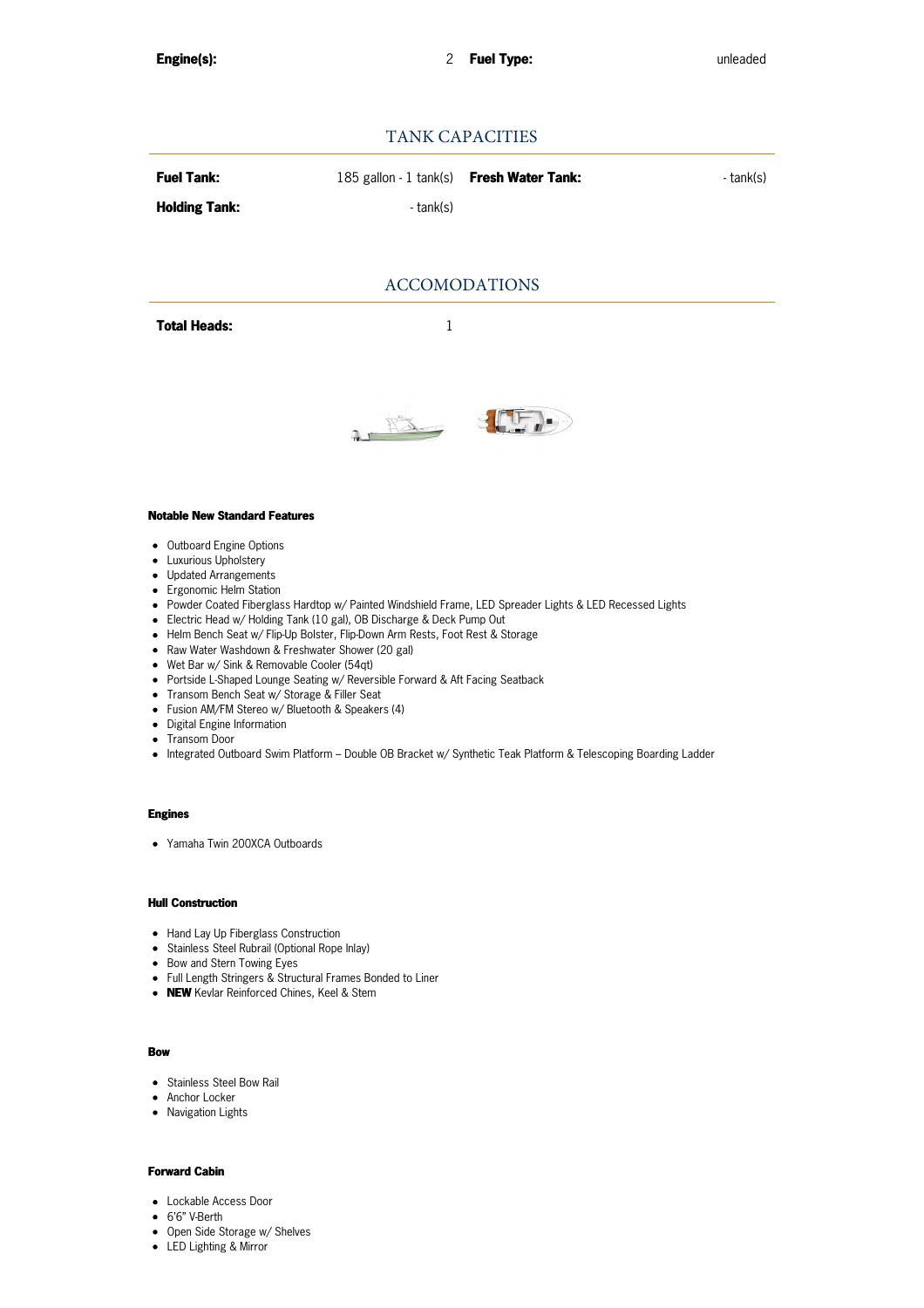$\bullet$  17" x 17" Hatch

#### **Helm Station**

- **NEW** Hydraulic Tilt Steering & Mahogany Steering Wheel
- **NEW** Twin Engine Binnacle Controls
- Glass Windshield w/ Two Opening Side Vents
- Starboard Windshield Wiper
- Helm Pocket Catch
- Console Switch Panel w/ Horn
- $\bullet$  12V Outlets (2)
- **NEW** USB Outlets (2)

#### **Cockpit**

- **NEW** Cockpit Coaming Bolsters
- **NEW** Synthetic Teak Cockpit Table (Removable)
- **NEW** Cockpit Toe Rails
- Interior Dome Lights
- Insulated Below Deck Storage
- In Floor Rod/Ski Locker

#### **Deck & General**

- Diamond Non-Skid Pattern on all Flat Surfaces
- Access Hatches to Fuel Tank & Stowage Lockers
- Stainless Steel Bow Mooring Cleat
- Two Stainless Steel Bow Mooring Chocks
- Two Stainless Steel Midship Mooring Cleats
- Two Recessed Stainless Steel Stern Mooring Cleats
- All Cleats Through Bolted w/ Backup Plates
- Recessed Stainless Steel Flag Pole Socket
- Guttered Cockpit Sole & Transom Drain Plugs w/ Flapper Valves to Permit Self Draining
- Two Automatic Electric Bilge Pumps
- Dedicated Fire Extinguisher Storage
- Breaker Panel
- Battery ON/OFF Select Switch

#### **Additional Options**

- Alternative Colors, Gelcoat Treatments & Striping
- Anchor Windlass w/ Remote Helm Switch
- Stainless Steel Anchor Roller
- Convertible Top & Enclosure w/ Stainless Steel Tubular Frame (Replaces Hardtop)
- Bimini with & without Enclosure (Replaces Hardtop)
- Tonneau Cover (Cockpit Only)
- Docking Lights
- Colored Motor Upgrade
- **NEW** Air Conditioning
- **NEW** Hardtop Underside Gelcoat to Match Hull
- **NEW** Hardtop Forward, Side & Drop Curtains
- **NEW** Hardtop Storage Net
- **NEW** Electric Trim Tabs w/ Indicator
- **NEW** Underwater Lighting System
- **NEW** Gunwale Mounted Rod Holders (4)
- **NEW** Cabin Rod Storage (6)
- **NEW** Ski Pylon
- **NEW** Boarding Assist
- **NEW** Bow Thruster
- **NEW** Cockpit Step
- **NEW** Power Assist Steering
- NEW Garmin 12" Chartplotter w/ Transducer + Flush Mount Kit & Maps
- **NEW** Garmin VHF Marine Radio
- **NEW** Garmin Radome Radar
- **NEW** Garmin Weather Receiver
- **NEW** Vessel View Mobile (Mercury Only)
- **NEW** Joystick Piloting (Twin Engine Only) (Coming Soon)
- **NEW** Spotlight
- **NEW** Auto Pilot
- **NEW** Summer Kitchen w/ Corian Countertop, Refrigerator & Grill (Requires Shore Power Charger Package)
- **NEW** Wet Bar Corian Countertop Upgrade
- **NEW** Shore Power Charger Package
- **NEW** Recessed Hardtop Speakers (2)